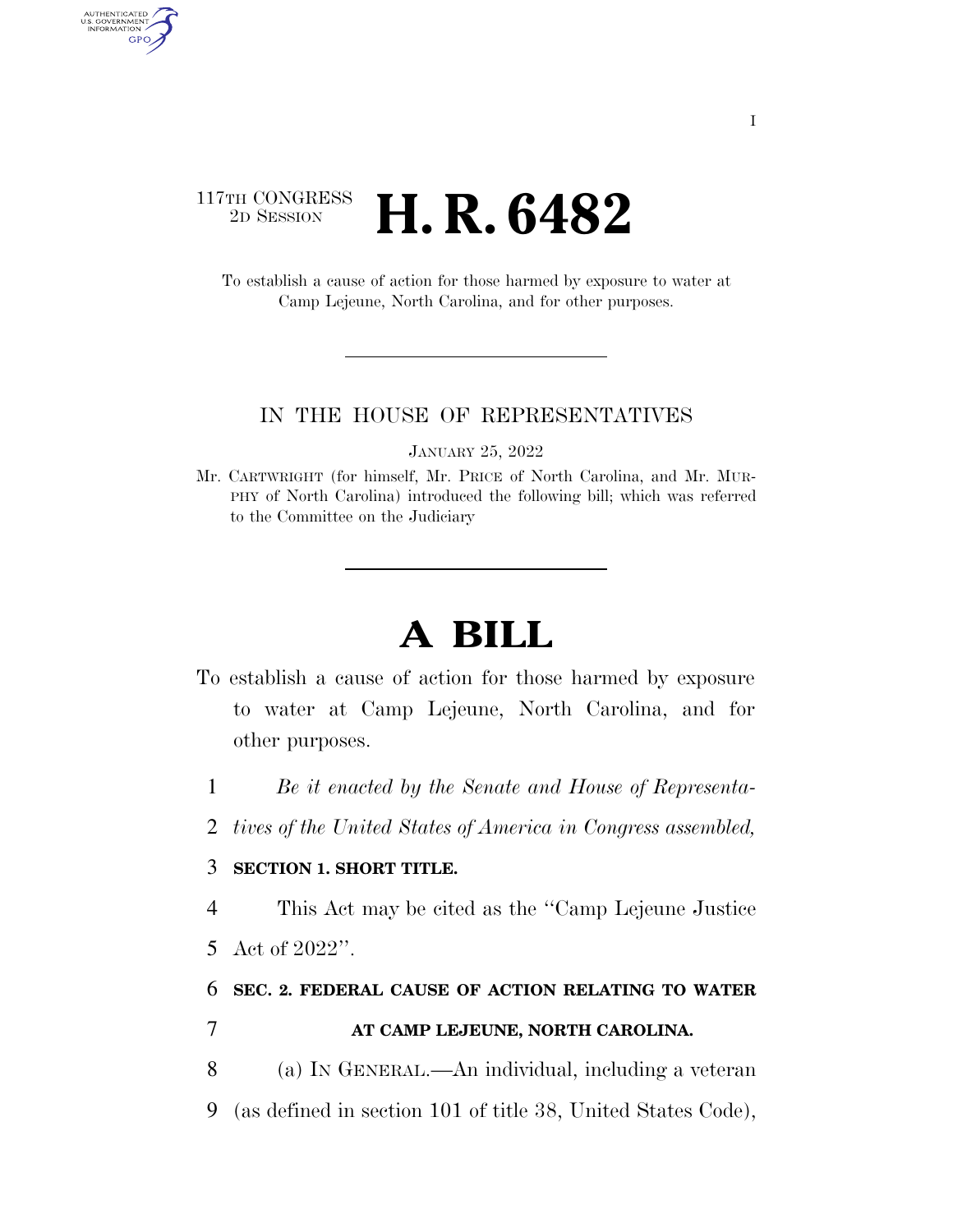or the legal representative of such an individual, who re- sided, worked, or was otherwise exposed (including in utero exposure) for not less than 30 days during the pe- riod beginning on August 1, 1953, and ending on Decem- ber 31, 1987, to water at Camp Lejeune, North Carolina, that was supplied by, or on behalf of, the United States may bring an action in the United States District Court for the Eastern District of North Carolina to obtain ap- propriate relief for harm that was caused by exposure to the water at Camp Lejeune.

11 (b) BURDENS AND STANDARD OF PROOF.—

 (1) IN GENERAL.—The burden of proof shall be on the party filing the action to show one or more relationships between the water at Camp Lejeune and the harm.

 (2) STANDARDS.—To meet the burden of proof described in paragraph (1), a party shall produce evidence showing that the relationship between expo- sure to the water at Camp Lejeune and the harm is—

21 (A) sufficient to conclude that a causal re-lationship exists; or

23 (B) sufficient to conclude that a causal re-lationship is at least as likely as not.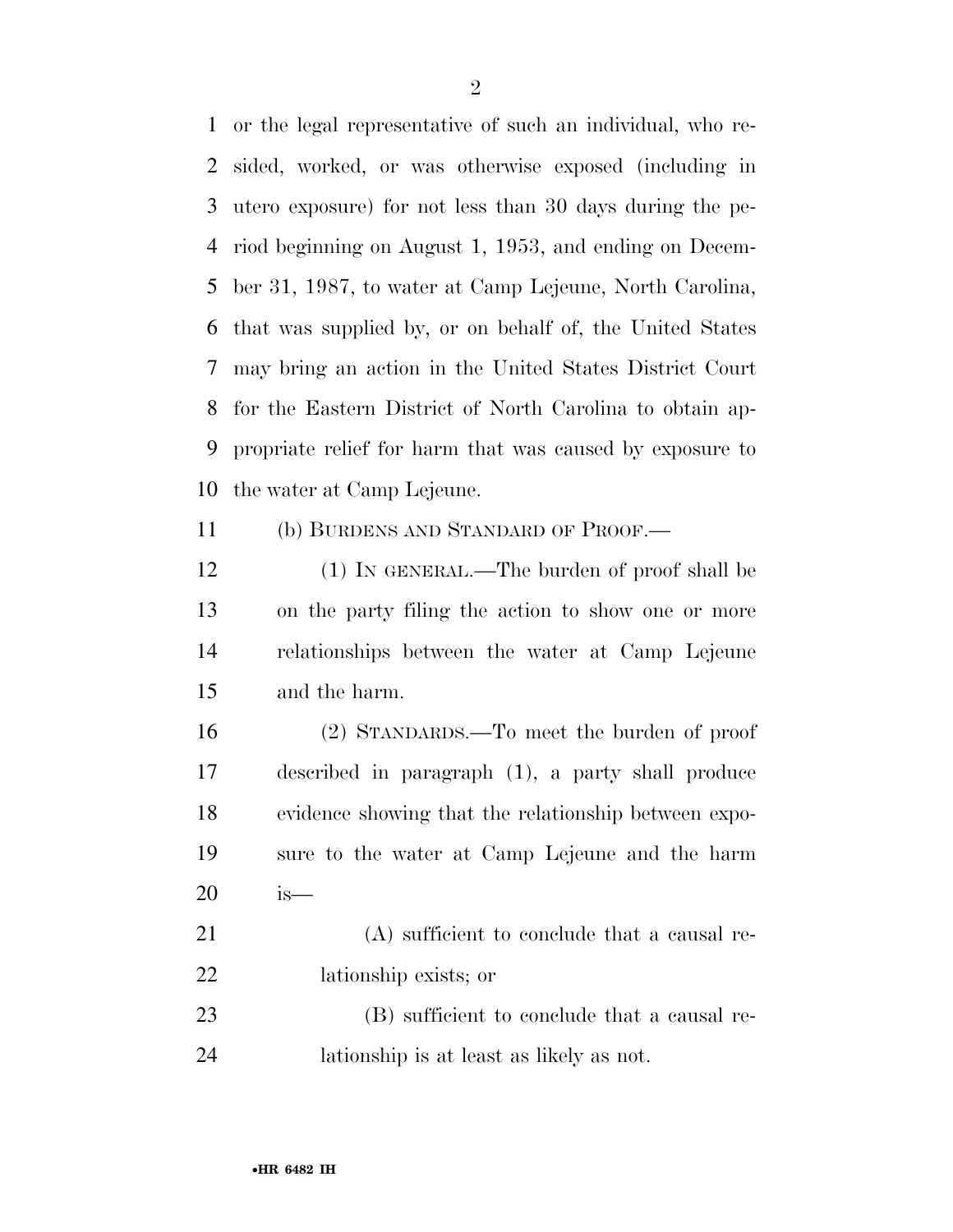(c) EXCLUSIVE JURISDICTION AND VENUE.—The United States District Court for the Eastern District of North Carolina shall have exclusive jurisdiction over any action filed under subsection (a), and shall be the exclusive venue for such an action. Nothing in this subsection shall impair the right of any party to a trial by jury.

(d) EXCLUSIVE REMEDY.—

 (1) IN GENERAL.—An individual, or legal rep- resentative of an individual, who brings an action under this section for a harm described in subsection (a), including a latent disease, may not thereafter bring a tort action against the United States for such harm pursuant to any other law.

 (2) HEALTH AND DISABILITY BENEFITS RELAT- ING TO WATER EXPOSURE.—Any award made to an individual, or legal representative of an individual, under this section shall be offset by the amount of any disability award, payment, or benefit provided to the individual, or legal representative—

(A) under—

 (i) any program under the laws ad- ministered by the Secretary of Veterans Affairs;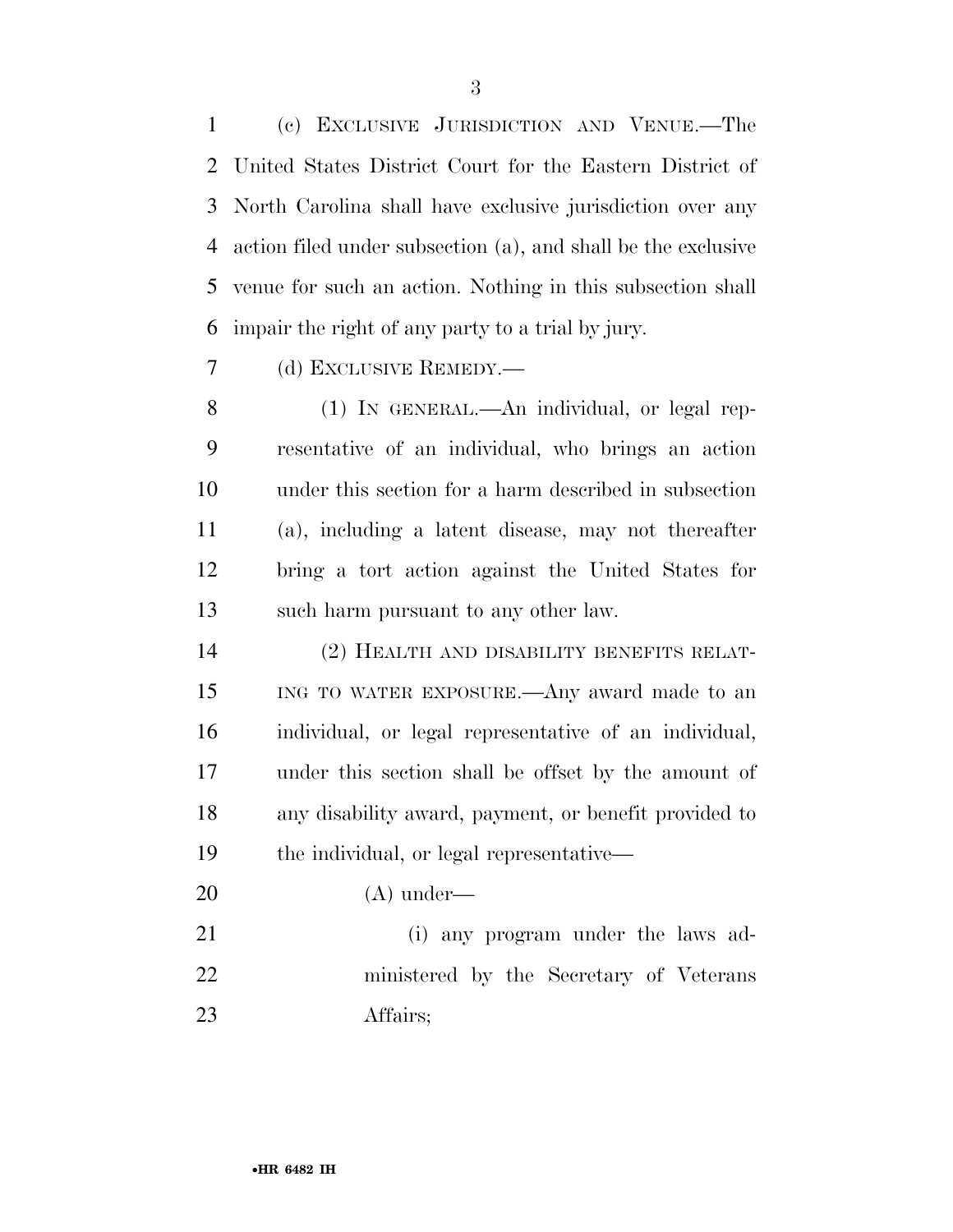| $\mathbf{1}$   | (ii) the Medicare program under title                             |
|----------------|-------------------------------------------------------------------|
| $\overline{2}$ | XVIII of the Social Security Act (42)                             |
| 3              | U.S.C. $1395$ et seq.); or                                        |
| $\overline{4}$ | (iii) the Medicaid program under title                            |
| 5              | XIX of the Social Security Act (42 U.S.C.)                        |
| 6              | 1396 et seq.); and                                                |
| 7              | (B) in connection with health care or a dis-                      |
| 8              | ability relating to exposure to the water at                      |
| 9              | Camp Lejeune.                                                     |
| 10             | (e) IMMUNITY LIMITATION.—The United States may                    |
| 11             | not assert any claim to immunity in an action under this          |
| 12             | section that would otherwise be available under section           |
| 13             | $2680(a)$ of title 28, United States Code.                        |
| 14             | (f) NO PUNITIVE DAMAGES.—Punitive damages may                     |
| 15             | not be awarded in any action under this section.                  |
| 16             | (g) DISPOSITION BY FEDERAL AGENCY RE-                             |
| 17             | QUIRED.—An individual may not bring an action under               |
| 18             | this section before complying with section $2675$ of title $28$ , |
| 19             | United States Code.                                               |
| 20             | (h) EXCEPTION FOR COMBATANT ACTIVITIES.—This                      |
| 21             | section does not apply to any claim or action arising out         |
| 22             | of the combatant activities of the Armed Forces.                  |
|                |                                                                   |

(i) APPLICABILITY; PERIOD FOR FILING.—